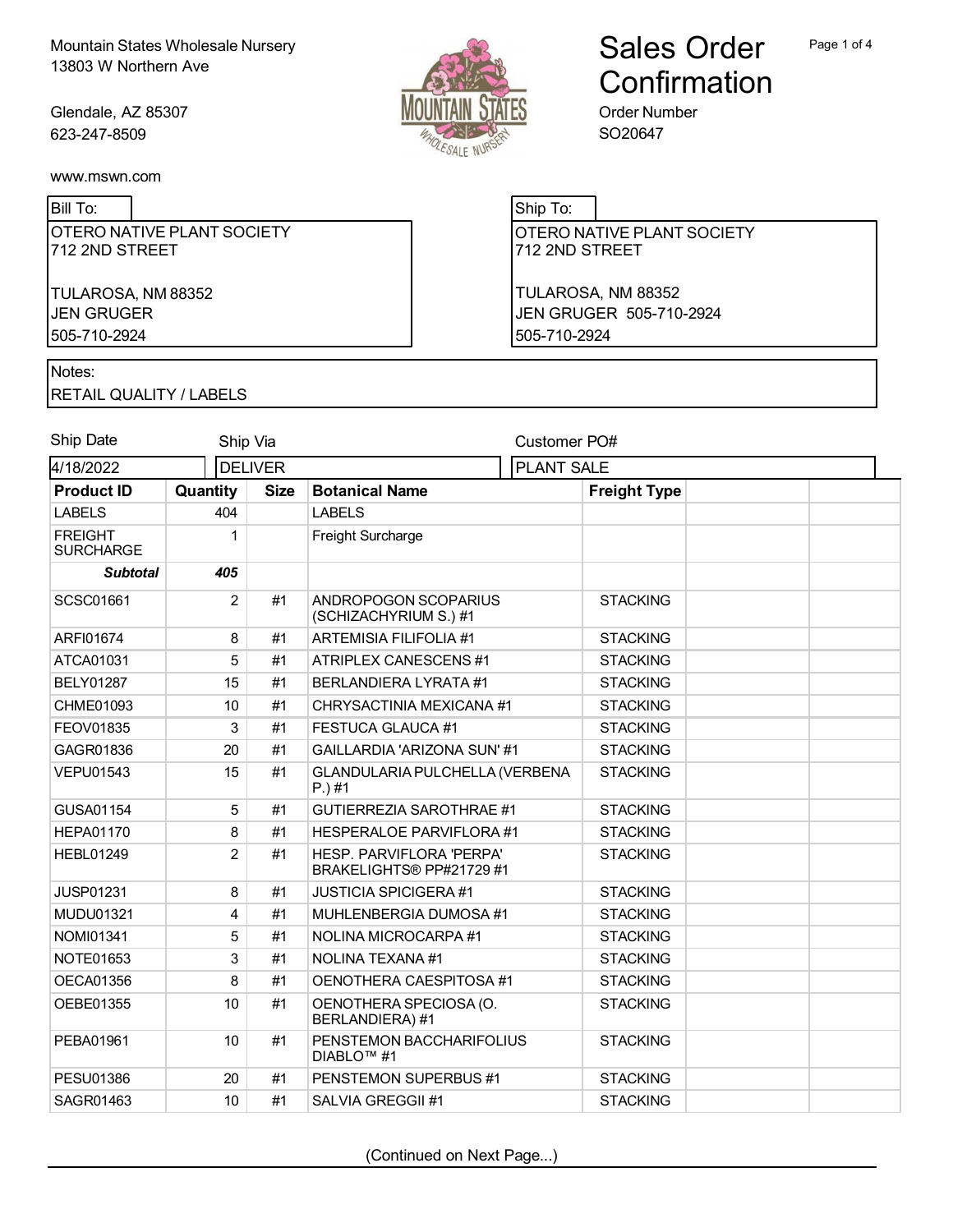Glendale, AZ 85307 623-247-8509



# Sales Order **Confirmation**

Order Number SO20647

[www.mswn.com](http://www.mswn.com/)

Bill To:

OTERO NATIVE PLANT SOCIETY 712 2ND STREET

TULAROSA, NM 88352 JEN GRUGER 505-710-2924

## Ship To:

OTERO NATIVE PLANT SOCIETY 712 2ND STREET

TULAROSA, NM 88352 JEN GRUGER 505-710-2924 505-710-2924

Notes:

RETAIL QUALITY / LABELS

| Ship Date          |                | Ship Via       |                                                        | Customer PO#    |  |  |
|--------------------|----------------|----------------|--------------------------------------------------------|-----------------|--|--|
| 4/18/2022          |                | <b>DELIVER</b> | <b>PLANT SALE</b>                                      |                 |  |  |
| <b>SCSU01520</b>   | 3              | #1             | <b>SCUTELLARIA SUFFRUTESCENS #1</b>                    | <b>STACKING</b> |  |  |
| SPAM01478          | 5              | #1             | SPHAERALCEA AMBIGUA #1                                 | <b>STACKING</b> |  |  |
| DYPE01089          | 6              | #1             | THYMOPHYLLA PENTACHAETA<br>(DYSSODIA P.) #1            | <b>STACKING</b> |  |  |
| ZESP01632          | 10             | #1             | WEDELIA TEXANA DEVIL'S RIVER™<br>(ZEXMENIA HISPIDA) #1 | <b>STACKING</b> |  |  |
| ZECA01640          | 5              | #1             | ZEPHYRANTHES CANDIDA #1                                | <b>STACKING</b> |  |  |
| ZEPS01647          | 5              | #1             | ZEPHYRANTHES X `PRAIRIE SUNSET'<br>#1                  | <b>STACKING</b> |  |  |
| <b>BAMU01027</b>   | 10             | #1             | <b>BAILEYA MULTIRADIATA #1</b>                         | <b>STACKING</b> |  |  |
| <b>ENFA01100</b>   | 5              | #1             | <b>ENCELIA FARINOSA #1</b>                             | <b>STACKING</b> |  |  |
| EUGR01188          | 10             | #1             | CONOCLINIUM DISSECTUM<br>BOOTHILL™(EUPATORIUM G.) #1   | <b>STACKING</b> |  |  |
| LYAN01306          | $\overline{4}$ | #1             | <b>LYCIUM ANDERSONII #1</b>                            | <b>STACKING</b> |  |  |
| DATF01199          | $\overline{2}$ | #1             | <b>DASYLIRION TEXANUM #1</b>                           | <b>STACKING</b> |  |  |
| MELE01315          | 10             | #1             | MELAMPODIUM LEUCANTHUM #1                              | <b>STACKING</b> |  |  |
| CHNA01159          | 3              | #1             | ERICAMERIA NAUSEOSA<br>(CHRYSOTHAMNUS N.) #1           | <b>STACKING</b> |  |  |
| LILE01303          | 15             | #1             | LINUM LEWISII #1                                       | <b>STACKING</b> |  |  |
| PEEA01381          | 15             | #1             | PENSTEMON EATONI#1                                     | <b>STACKING</b> |  |  |
| <b>Subtotal #1</b> | 279            |                |                                                        |                 |  |  |
| AGPA02021          | 3              | #2             | AGAVE PARRYI V. COUESII #2                             | <b>STACKING</b> |  |  |
| Subtotal #2        | 3              |                |                                                        |                 |  |  |
| PIRP24BX814        | $\mathbf{1}$   | #24BX          | <b>PISTACIA X 'RED PUSH' #24BX</b>                     | <b>STACKING</b> |  |  |
| Subtotal #24BX     | 1              |                |                                                        |                 |  |  |
| EUAN03829          | $\sqrt{3}$     | #3             | EUPHORBIA ANTISYPHILITICA #3                           | <b>STACKING</b> |  |  |
| <b>HEBL03249</b>   | $\mathbf{3}$   | #3             | HESP. PARVIFLORA 'PERPA'<br>BRAKELIGHTS® PP#21729 #3   | <b>STACKING</b> |  |  |
| Subtotal #3        | 6              |                |                                                        |                 |  |  |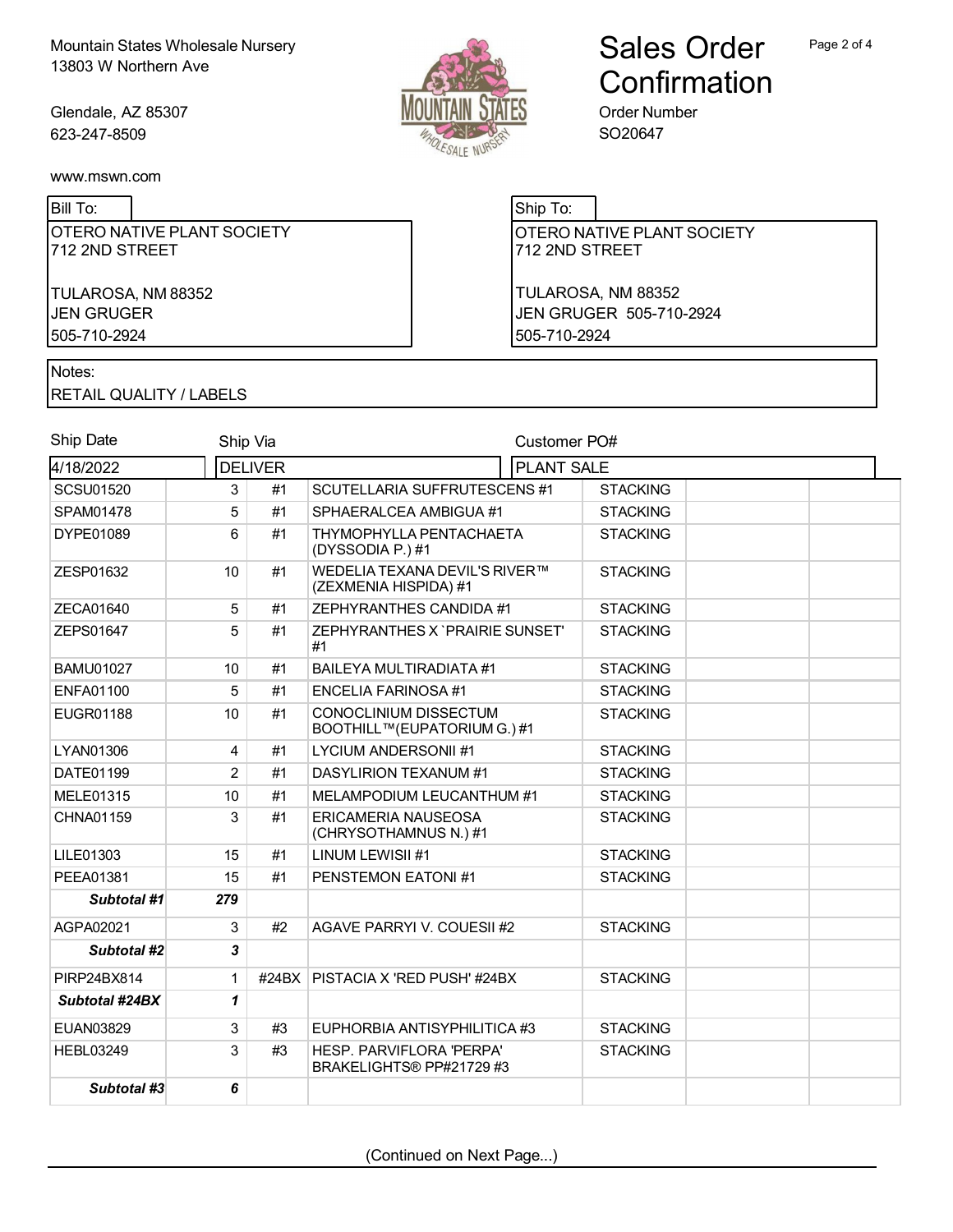Glendale, AZ 85307 623-247-8509



Bill To:

OTERO NATIVE PLANT SOCIETY 712 2ND STREET

TULAROSA, NM 88352 JEN GRUGER 505-710-2924

#### Notes:

RETAIL QUALITY / LABELS

#### Ship Date Ship Via Customer PO# 4/18/2022 DELIVER PLANT SALE ANQU05846 5 #5 ANISACANTHUS QUAD. V. WRIGHTII MEXICAN FIRE™ #5 **STACKING** BUMA05038 5 #5 BUDDLEJA MARRUBIFOLIA #5 STACKING CAER05062 3 #5 CALLIANDRA ERIOPHYLLA #5 STACKING CAST05935 3 #5 CALLIANDRA X 'LIANCA' SIERRA STARR® PP #15387 #5 **STACKING** COPL05639 2 #5 PURSHIA PLICATA (COWANIA P.) #5 STACKING DAPU05078 5 #5 DALEA PULCHRA #5 STACKING RHTR05407 2 #5 RHUS TRILOBATA #5 STACKING CHNA05159 3 #5 ERICAMERIA NAUSEOSA (CHRYSOTHAMNUS N.) #5 **STACKING** FONE05919 8 #5 FORESTIERA NEOMEXICANA #5 STACKING HECA05812 | 3 #5 HESP.CAM.'MSWNNuevo Leon' Lionheart®PP320069 #5 **STACKING** HETE05264 3 #5 HESPERALOE TENUIFOLIA #5 STACKING LAYU05281 4 #5 LARREA TRIDENTATA 'YUMA' #5 STACKING LEZY05299 5 #5 LEUCOPHYLLUM ZYGOPHYLLUM CIMARRON® #5 **STACKING** LECO05302 5 #5 LEUCOPHYLLUM X 'CONVENT' #5 STACKING PEAT05394 4 #5 PEROVSKIA ATRIPLICIFOLIA 'LONGIN' #5 **STACKING** SACH05468 3 #5 SALVIA CHAMAEDRYOIDES #5 STACKING SACL05467 2 #5 SALVIA CLEVELANDII #5 STACKING SAGR05464 7 #5 SALVIA GREGGII SIERRA LINDA® #5 STACKING TECF05485 6 #5 TECOMA X 'CRIMSON FLARE' #5 STACKING TEAL05492 6 #5 TECOMA X `ORANGE JUBILEE' #5 STACKING TESF05486 6 #5 TECOMA X 'SOLAR FLARE' #5 STACKING VACA05531 5 #5 VAUQUELINIA CALIFORNICA #5 STACKING VACO05532 | 5 #5 VAUQUELINIA CORYMBOSA V. HETERODON #5 **STACKING** YUBA05582 3 #5 YUCCA BACCATA #5 STACKING

Ship To:

OTERO NATIVE PLANT SOCIETY 712 2ND STREET

Order Number SO20647

TULAROSA, NM 88352 JEN GRUGER 505-710-2924 505-710-2924

(Continued on Next Page...)

Sales Order Confirmation

Page 3 of 4